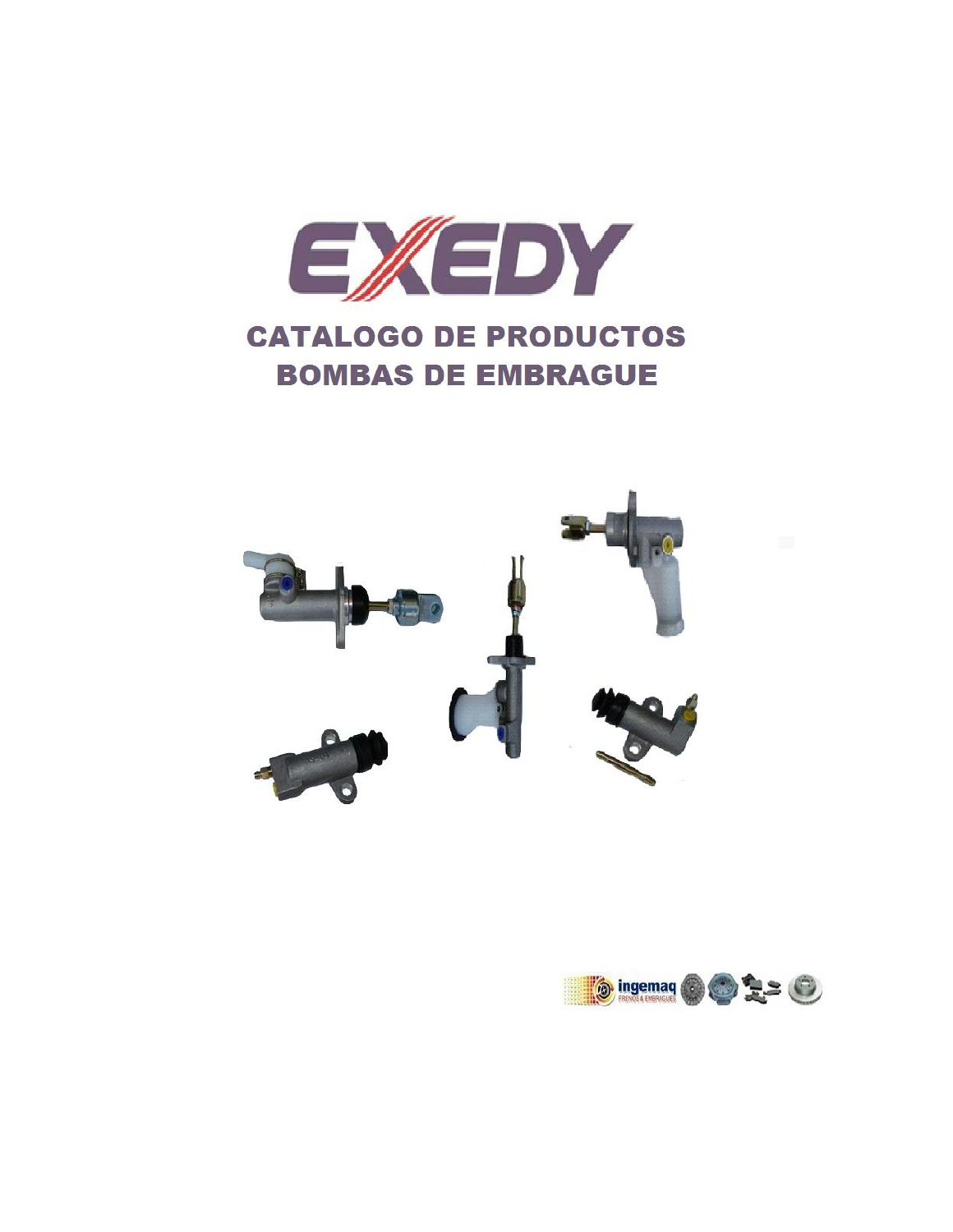



| <b>CODIGO</b>                         | <b>MC158</b>         | <b>CODIGO</b> | MC161                                 |
|---------------------------------------|----------------------|---------------|---------------------------------------|
| <b>BOMBA MAESTRA DE EMBRAGUE 5/8"</b> |                      |               | <b>BOMBA MAESTRA DE EMBRAGUE 5/8"</b> |
|                                       |                      |               |                                       |
|                                       | <b>APLICACION</b>    |               | <b>APLICACION</b>                     |
|                                       | <b>NISSAN PATROL</b> |               | <b>NISSAN FRONTIER</b>                |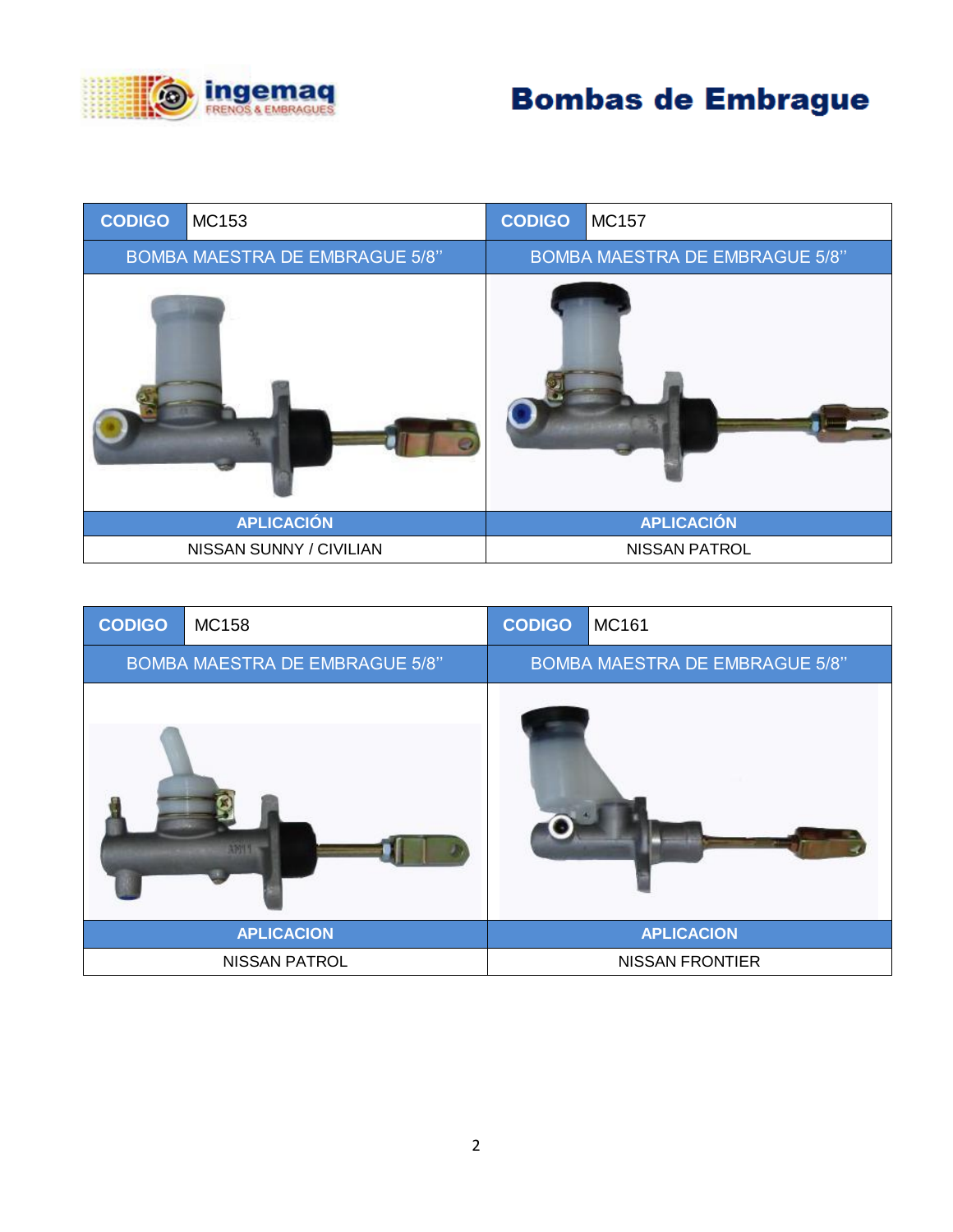

| <b>CODIGO</b>                         | MC162             | <b>CODIGO</b> | <b>MC175</b>                          |  |
|---------------------------------------|-------------------|---------------|---------------------------------------|--|
| <b>BOMBA MAESTRA DE EMBRAGUE 5/8"</b> |                   |               | <b>BOMBA MAESTRA DE EMBRAGUE 5/8"</b> |  |
|                                       |                   |               |                                       |  |
|                                       | <b>APLICACIÓN</b> |               | <b>APLICACION</b>                     |  |
| <b>NISSAN FRONTIER</b>                |                   |               | MITSUBISHI MONTERO                    |  |

| <b>CODIGO</b>                         | <b>MC176</b>       | <b>CODIGO</b> | MC193                                 |
|---------------------------------------|--------------------|---------------|---------------------------------------|
| <b>BOMBA MAESTRA DE EMBRAGUE 5/8"</b> |                    |               | <b>BOMBA MAESTRA DE EMBRAGUE 5/8"</b> |
|                                       |                    |               |                                       |
|                                       | <b>APLICACIÓN</b>  |               | <b>APLICACION</b>                     |
|                                       | MITSUBISHI MONTERO |               | MITSUBISHI L-200                      |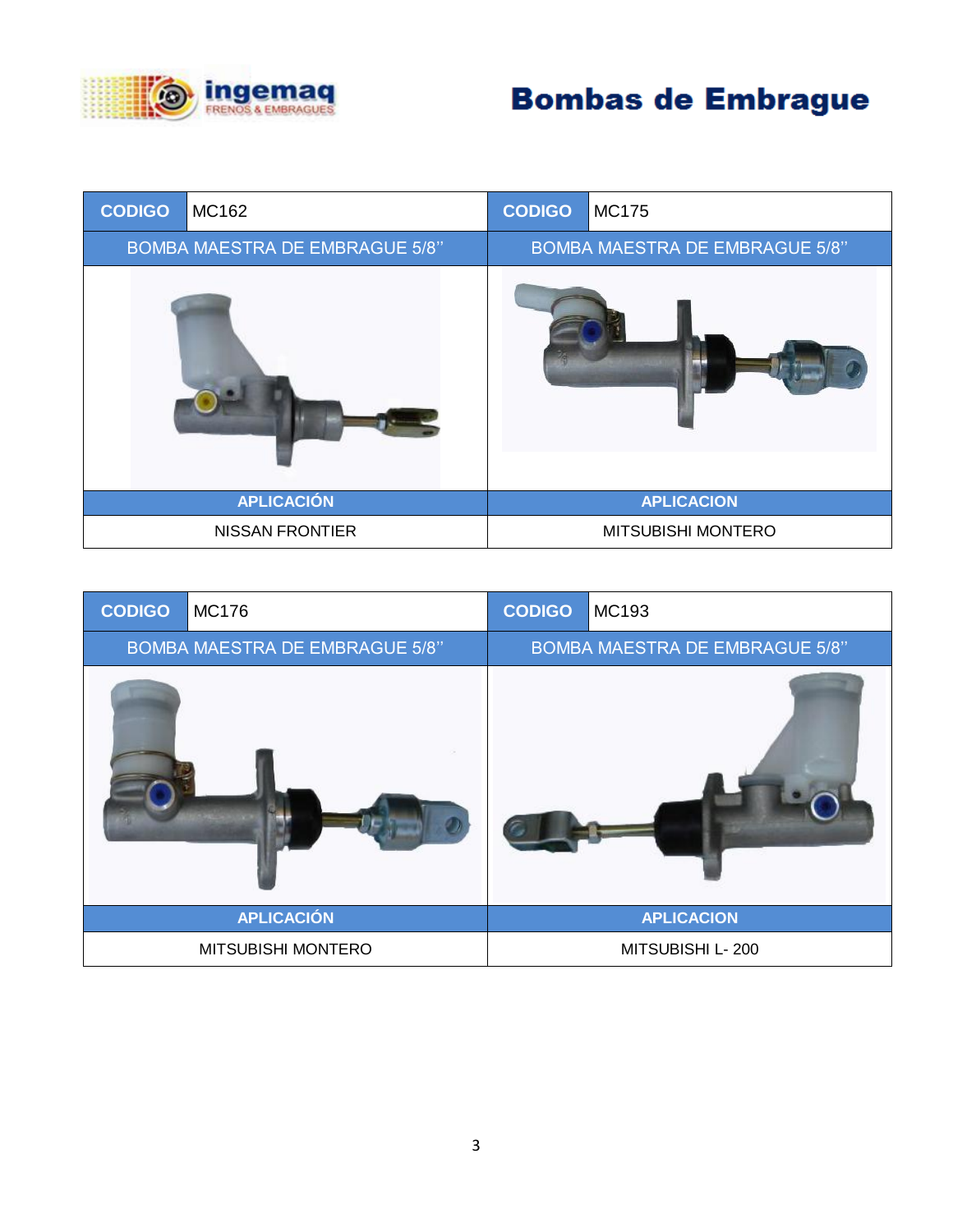

| <b>CODIGO</b>                         | MC194              | <b>CODIGO</b> | MC263                                 |
|---------------------------------------|--------------------|---------------|---------------------------------------|
| <b>BOMBA MAESTRA DE EMBRAGUE 5/8"</b> |                    |               | <b>BOMBA MAESTRA DE EMBRAGUE 5/8"</b> |
|                                       |                    |               |                                       |
|                                       | <b>APLICACION</b>  |               | <b>APLICACION</b>                     |
|                                       | MITSUBISHI MONTERO |               | <b>TOYOTA COROLLA</b>                 |



4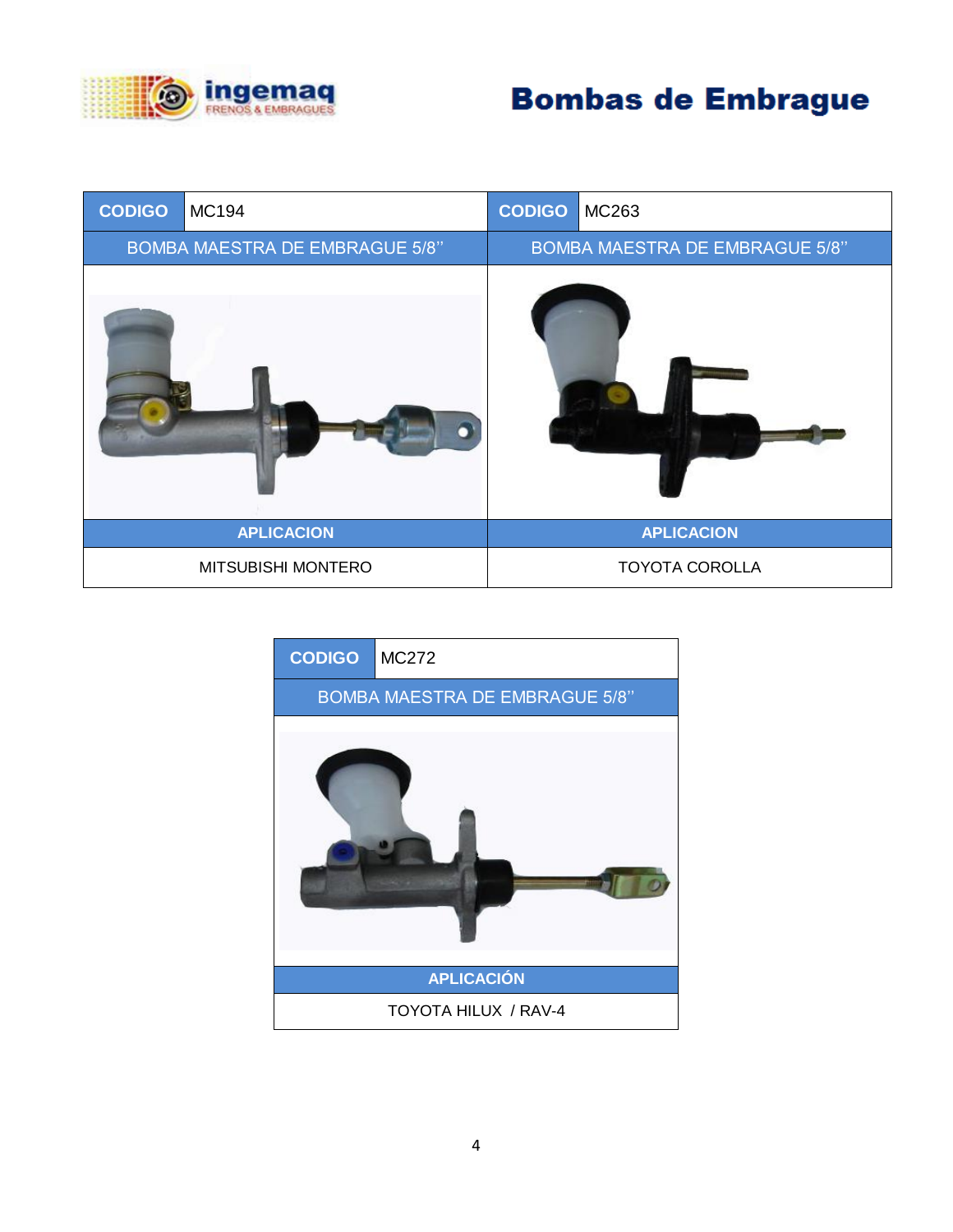

| <b>CODIGO</b>                         | <b>MC274</b>        | <b>CODIGO</b> | <b>MC275</b>                          |
|---------------------------------------|---------------------|---------------|---------------------------------------|
| <b>BOMBA MAESTRA DE EMBRAGUE 5/8"</b> |                     |               | <b>BOMBA MAESTRA DE EMBRAGUE 5/8"</b> |
|                                       |                     |               |                                       |
|                                       | <b>APLICACION</b>   |               | <b>APLICACION</b>                     |
|                                       | <b>TOYOTA HILUX</b> |               | <b>TOYOTA TACOMA</b>                  |

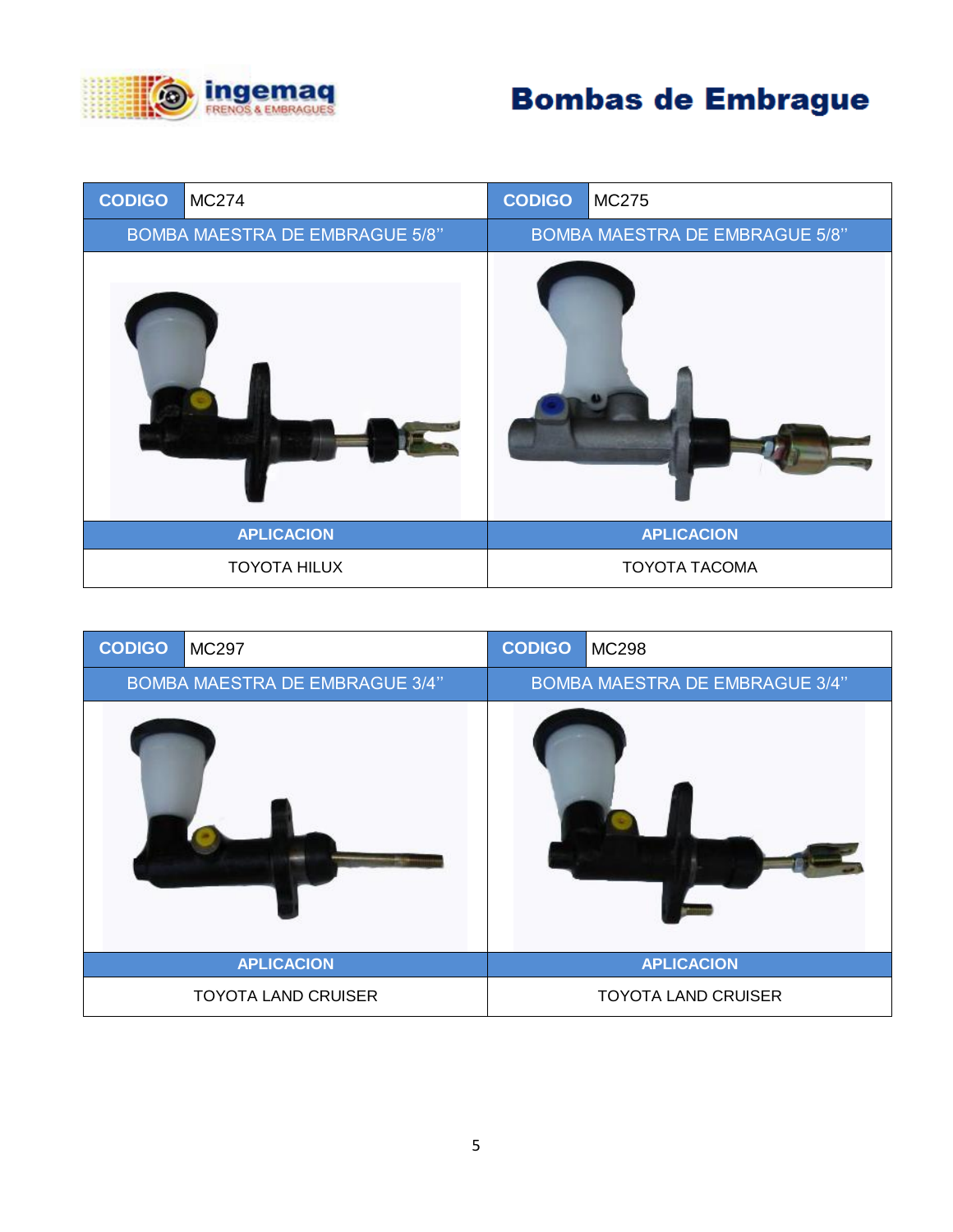

| <b>CODIGO</b>                     | <b>SC560</b>            | <b>CODIGO</b>                          | <b>SC572</b>           |
|-----------------------------------|-------------------------|----------------------------------------|------------------------|
| BOMBA AUXILIAR DE EMBRAGUE 11/16" |                         | <b>BOMBA AUXILIAR DE EMBRAGUE 3/4"</b> |                        |
|                                   |                         |                                        |                        |
|                                   | <b>APLICACION</b>       |                                        | <b>APLICACION</b>      |
|                                   | NISSAN SUNNY / CIVILIAN |                                        | <b>NISSAN FRONTIER</b> |

| <b>CODIGO</b>                          | <b>SC574</b>         | <b>CODIGO</b>                            | <b>SC576</b>             |
|----------------------------------------|----------------------|------------------------------------------|--------------------------|
| <b>BOMBA AUXILIAR DE EMBRAGUE 3/4"</b> |                      | <b>BOMBA AUXILIAR DE EMBRAGUE 11/16"</b> |                          |
|                                        |                      |                                          |                          |
|                                        | <b>APLICACION</b>    |                                          | <b>APLICACION</b>        |
|                                        | <b>NISSAN PATROL</b> |                                          | <b>NISSAN PATHFINDER</b> |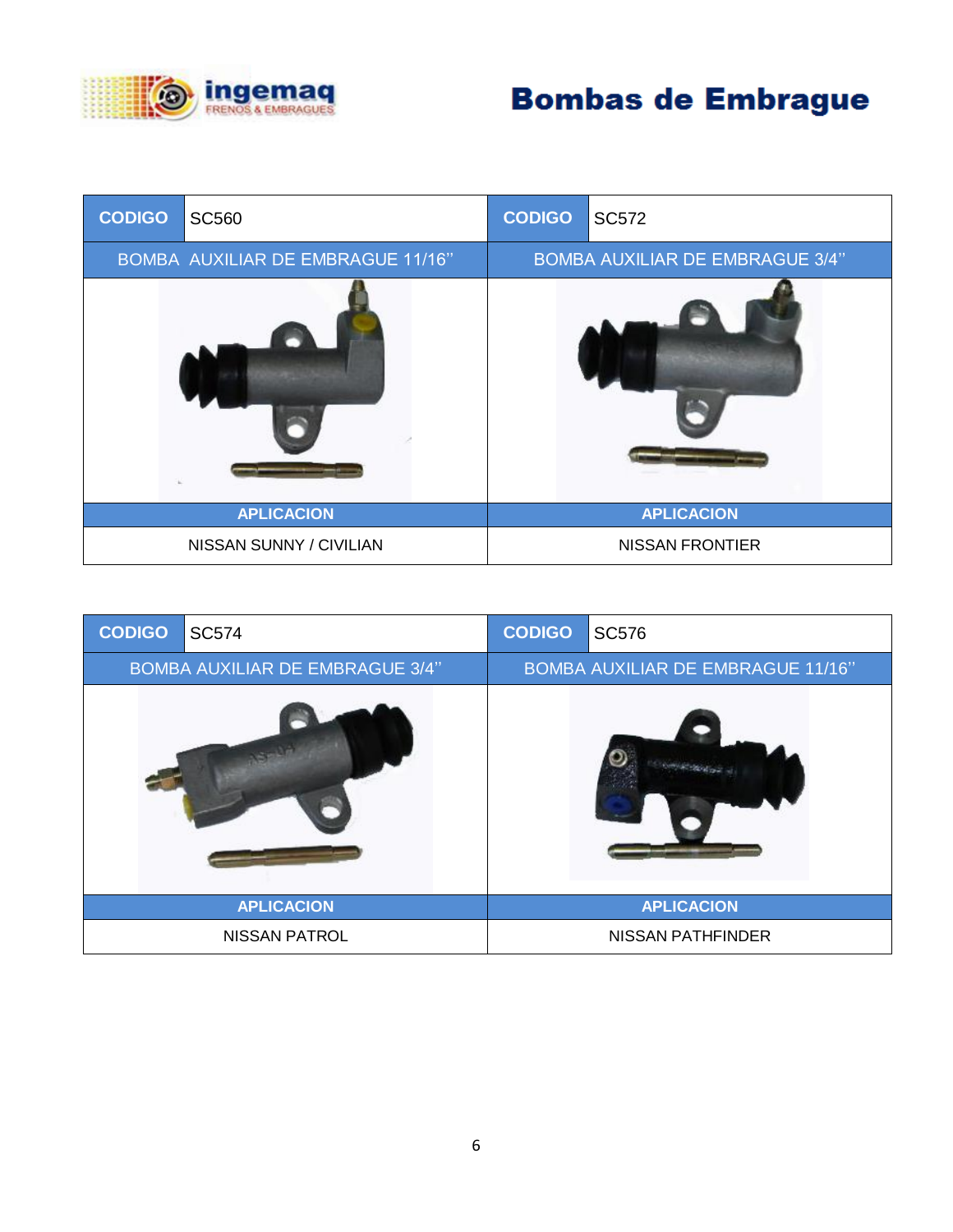





| <b>CODIGO</b>                          | <b>SC579</b>              | <b>CODIGO</b> | <b>SC585</b>                           |
|----------------------------------------|---------------------------|---------------|----------------------------------------|
| <b>BOMBA AUXILIAR DE EMBRAGUE 3/4"</b> |                           |               | <b>BOMBA AUXILIAR DE EMBRAGUE 3/4"</b> |
|                                        |                           |               |                                        |
|                                        | <b>APLICACION</b>         |               | <b>APLICACION</b>                      |
|                                        | <b>MITSIBUSHI MONTERO</b> |               | <b>MITSUBISHI MONTERIO</b>             |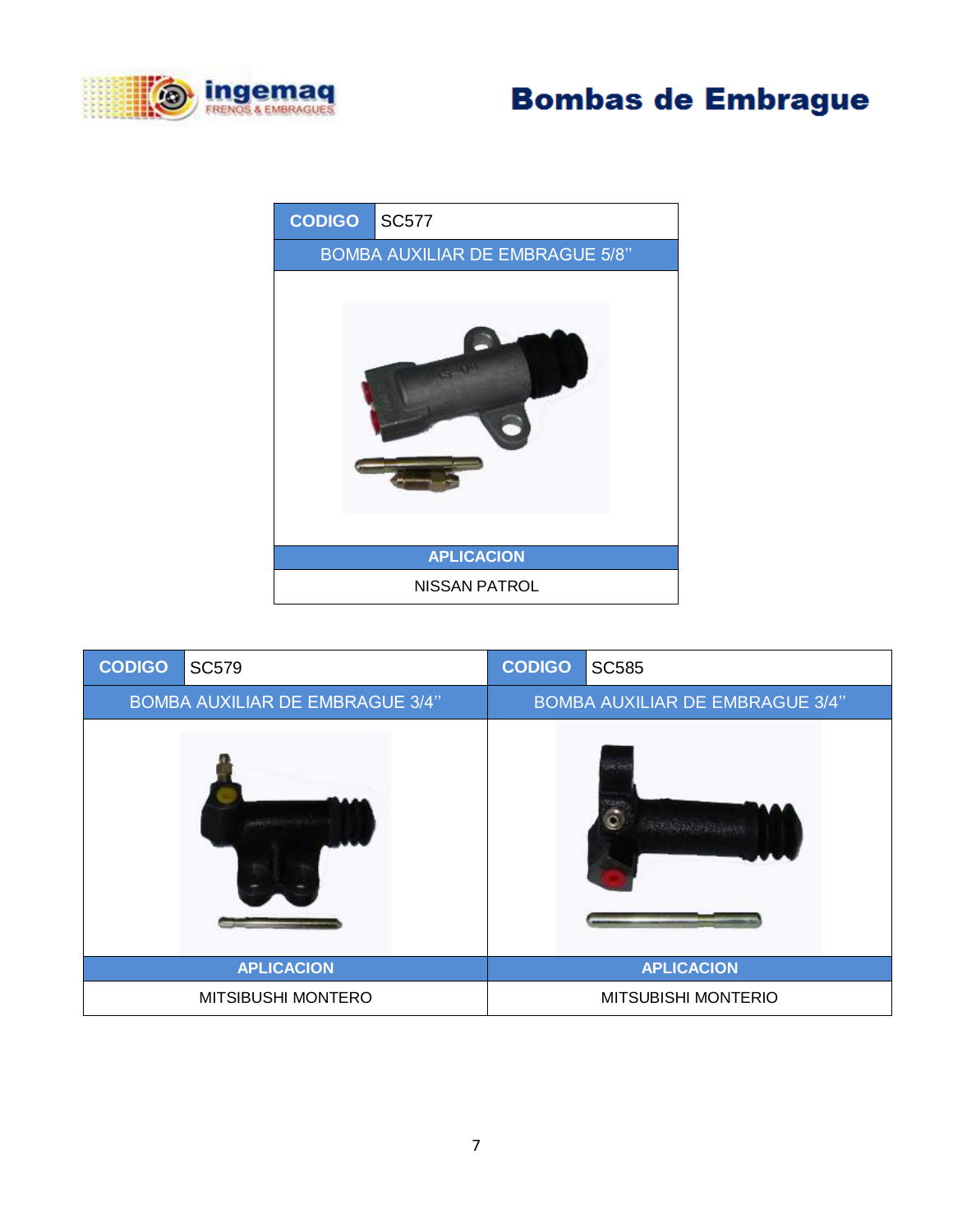

| <b>SC658</b>                           | <b>CODIGO</b> | <b>SC668</b>                             |
|----------------------------------------|---------------|------------------------------------------|
| <b>BOMBA AUXILIAR DE EMBRAGUE 3/4"</b> |               | <b>BOMBA AUXILIAR DE EMBRAGUE 13/16"</b> |
|                                        |               |                                          |
| <b>APLICACION</b>                      |               | <b>APLICACION</b>                        |
| <b>TOYOTA CORONA</b>                   |               | <b>TOYOTA COROLLA</b>                    |
|                                        |               |                                          |

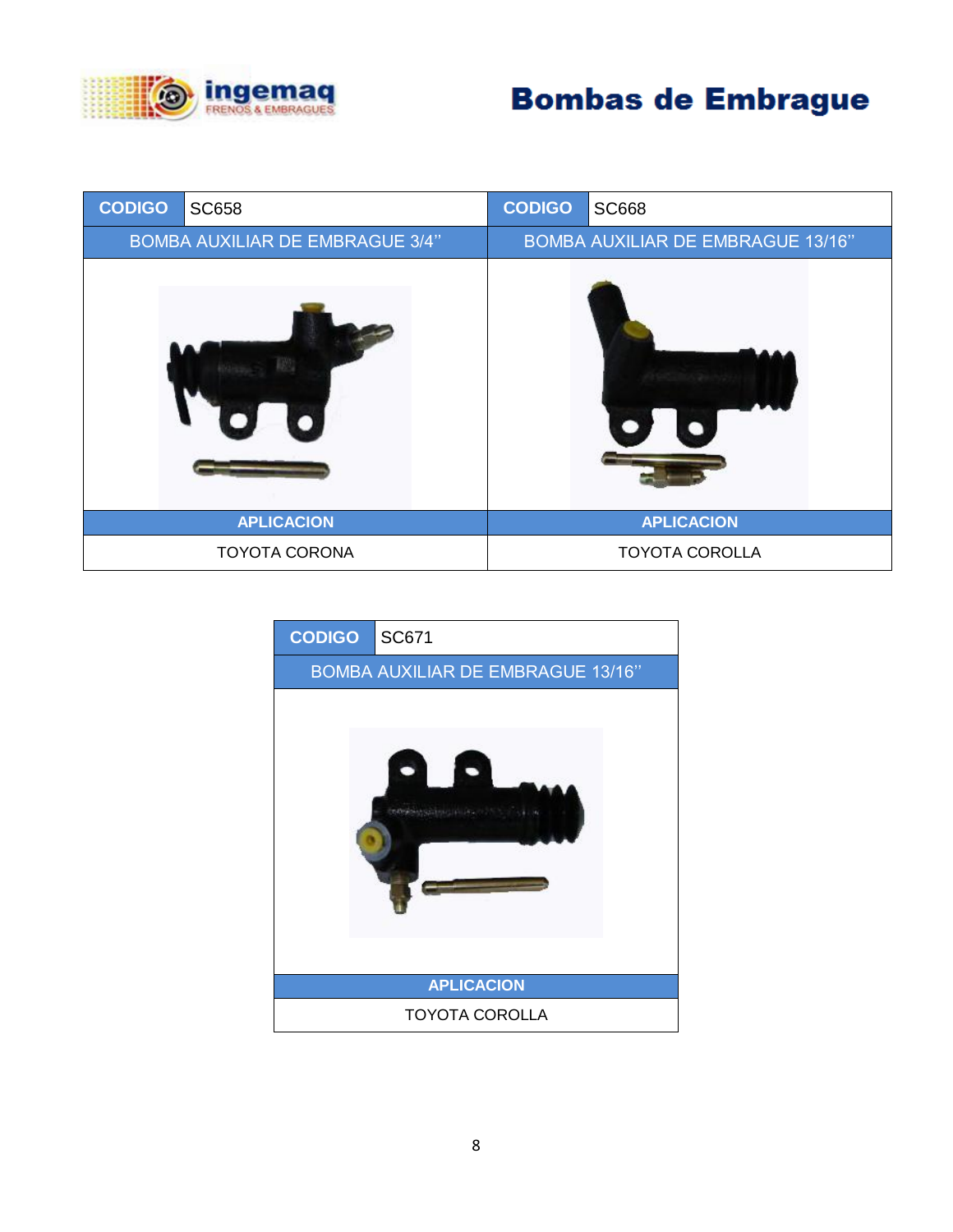

| <b>CODIGO</b>                     | <b>SC677</b>          | <b>CODIGO</b> | <b>SC680</b>                      |  |
|-----------------------------------|-----------------------|---------------|-----------------------------------|--|
| BOMBA AUXILIAR DE EMBRAGUE 13/16" |                       |               | BOMBA AUXILIAR DE EMBRAGUE 13/16" |  |
|                                   |                       |               |                                   |  |
|                                   | <b>APLICACION</b>     |               | <b>APLICACION</b>                 |  |
|                                   | <b>TOYOTA COROLLA</b> |               | <b>TOYOTA HILUX</b>               |  |

| <b>CODIGO</b>                     | <b>SC681</b>          | <b>CODIGO</b>                     | <b>SC682</b>         |
|-----------------------------------|-----------------------|-----------------------------------|----------------------|
| BOMBA AUXILIAR DE EMBRAGUE 13/16" |                       | BOMBA AUXILIAR DE EMBRAGUE 13/16" |                      |
|                                   |                       |                                   |                      |
|                                   | <b>APLICACIÓN</b>     |                                   | <b>APLICACIÓN</b>    |
|                                   | <b>TOYOTA RAV - 4</b> |                                   | <b>TOYOTA TACOMA</b> |